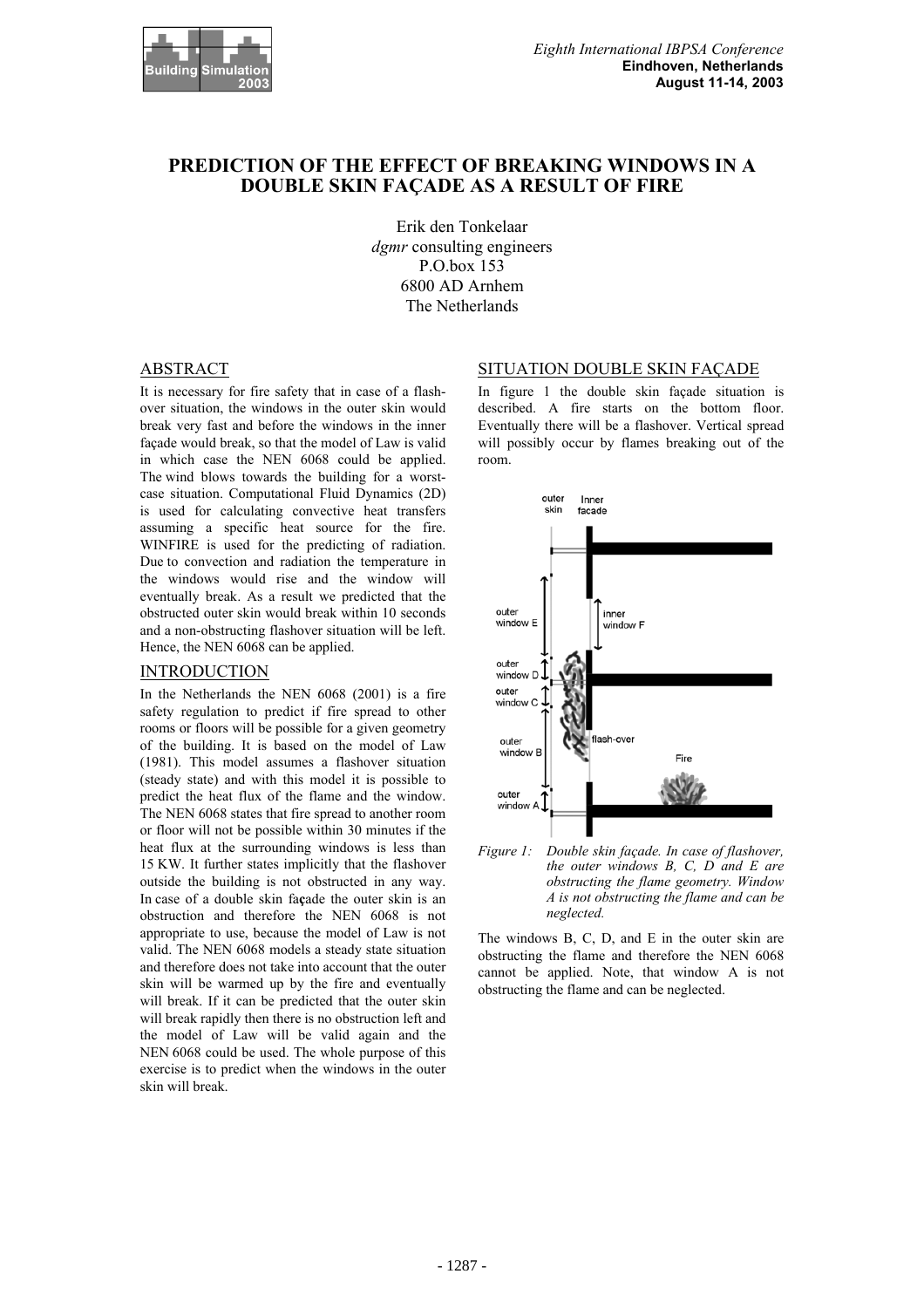#### SIMULATION

#### **overview**

NEN 6068 gives an indication of the temperatures in the room, which depends on the geometry of the room and the windows, just before flashover. In case of the double skin façade, the temperature in the room will be around 1400 K at that time. The time of the flashover is the starting point for the CFD simulation.

The tricky part of the simulation is that the geometry is changing when a window in the outer skin breaks. We can not use a steady state model, but need to use a transient model. For the simulation we used CFX which makes it possible to simulate changing geometry in combination of a transient time model. However, at that time, using the changing geometry model, it was impossible to use the radiation sub model. Radiation cannot be neglected in this situation. For the radiation we used our "in house" program WINFIRE, see e.g. Jakobs (1997). The CFD convective simulation gives us the shape of the flame at every time step. This shape is used as an input for WINFIRE, which then computes the radiation for every time step. The results of the convective and radiation heat at the outer window façade are used for calculating the heat transfer in a spreadsheet. This gives us the temperature rise in the outer window façade. When the temperature reaches the point that the window will break, the geometry will change. In figure 2 is given the flow diagram, which is used for our simulation.



*Figure 2: flow diagram of the simulation* 

#### **CFD**

The NEN 6068 is based on Law's model in which the shape of the flame is defined as is shown in figure 3.



*Figure 3: shape of flame according to the NEN 6068 (no obstructions)* 

As shown in figure 3, 1/3 of the window is used to let cold air in. The flames are pouring out of 2/3 of the window. The geometry of the room and the windows determine the burning rate, which in this case is 8.3 kg wood/s, which is equivalent to 47.3 kg/s air (fire and smoke). See e.g. Drysdale (1994). The temperature of the room for this geometry is 1383 K. The geometry of the window, the temperature of 1383 K and the hot air (47.3 kg/s) are the input parameters for the inert CFD-simulation. The inner room is not modeled in CFD. To reduce calculation time the CFD-model is made 2D, which is shown in figure 4. Only the part within the thick black lines is modeled in CFD. The heat exchange to the right and the left is neglected.



*Figure 4: the 2D fluid domain region used for CFD.*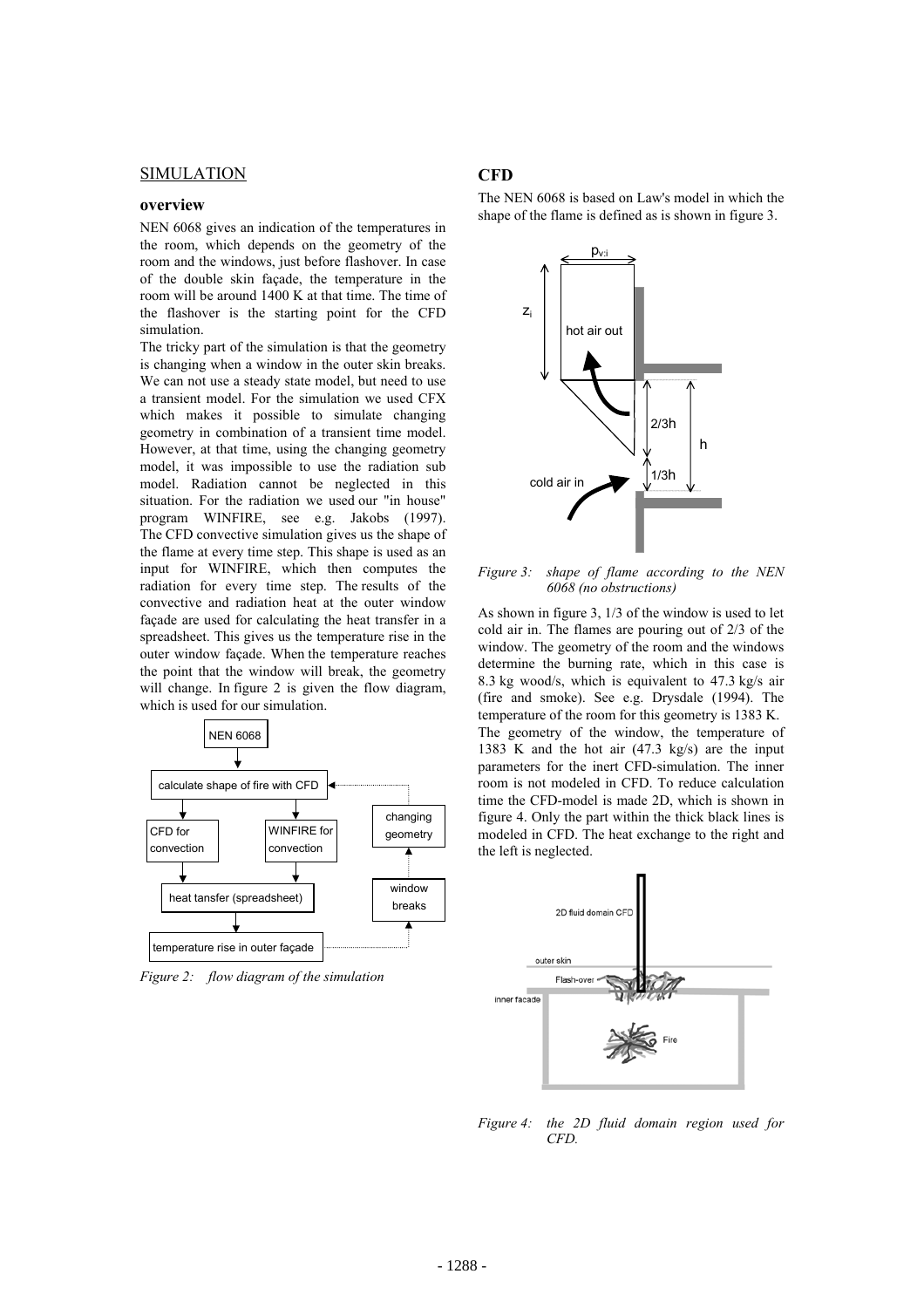The transient situation is calculated with the standard  $k$ - $\varepsilon$  model. See e.g. Versteeg (1995). To ensure that flame will more or less stay between the inner and outer façade, a wind blowing towards the building is modeled with a wind velocity of 1 m/s at 10 m height. The wind profile can be described as:

$$
u_h = u_{10} \frac{\log \left(\frac{h}{z_0}\right)}{\log \left(\frac{10}{z_0}\right)}\tag{1}
$$

with:

 $h$  = the height

 $u<sub>h</sub>$  = the wind velocity at height h [m/s]

 $z_0$  = the roughness coefficient

See e.g. Wieringa (1983). In this situation the roughness coefficient is 0.3, which is in between open terrain and urban terrain.

### **radiation**

The radiation from the flame is determined by the hot volume of the flame using the formula:

$$
\phi_{x} = \frac{\sigma \varepsilon_{r}}{\pi} \int_{A} \frac{\cos \varphi_{1} \cos \varphi_{2}}{r} \left(1 - e^{-kt}\right) dA \tag{2}
$$

with  $\phi_x$  is the heat flux at point x from area A with a thickness of 1 at a distance r.  $\sigma$  is the Stefan-Boltzman constant. k is the extinction coefficient  $(0.3 \text{ m}^{-1})$ .  $\varepsilon$  is the emissiecoefficient of the flame body. The angles  $\varphi_1$  and  $\varphi_2$  are shown in figure 5 and are used to determine the configuration factor. For these calculations the program WINFIRE is used. For every time step the shape of the flame is calculated with CFD and with formula 2 the radiation is calculated.



*Figure 5: the configuration factor which is determined by*  $\varphi_1$  *and*  $\varphi_2$ *.* 

### **temperature in glass**

After calculation of the heat flux (convection and radiation) to the outer window, the temperature rise in the outer window has to be determined. We could not do this with a solid fluid domain in CFD, because the radiation was not calculated within CFD.

The heat flux to the window can be described with the next formula at a time t:

$$
q_{\text{tot}}(t) = \varepsilon q_{\text{r}}(t) + q_{\text{c}}(t) \tag{3}
$$

with:

- $q_{tot}(t)$  the total heat that is absorbed by the window  $\epsilon$  the absorption coefficient of the window
- $q_r(t)$  the heat flux from radiation (determined with formula 2)
- $q_c(t)$  the heat flux from convection (determined with CFD)

The heat flux from convection can be described with:

$$
q_c(t) = \left[ T_i(t) - T_g(t) \right]_{\delta}^{\lambda}
$$
 (4)

where  $T_i$  is the temperature at the inner side of the outer façade,  $T_g$  is the temperature in the glass,  $\lambda$  is the heat conduction coefficient for glass  $(0.8 \text{ W m}^{-1})$  $K^{-1}$ ) and  $\delta$  is the thickness of the glass (0.006 m). The warming up of the glass can be described with the following formula:

$$
\Delta T_{\rm w}(t) = \frac{q_{\rm tot}(t)}{\delta \rho C}
$$
 (5)

where  $\Delta T_w$  is the temperature rise in the glass window caused by the heat flux  $q_{tot}(t)$  at time t,  $\rho$  is the density of glass  $(2500 \text{ kg/m}^3)$  and C is the heat capacity of glass (840 J kg<sup>-1</sup> K<sup>-1</sup>). Note that in this transient situation  $\delta$  and  $\Delta T_w$  are not constant but are a function of the position in the glass. This is shown in figure 6. The dotted line is the situation for a steady state situation, and the solid line is the transient situation at time step t, when  $T_i(t)$  is rising in temperature.





We now assume that approximately only half of the glass will warm up. Hence, the effective thickness of the glass is only  $\delta/2$ . The temperature rise  $\Delta T_w(t)$  can now be described as:

$$
\Delta T_{\rm w}(t) = \frac{2q_{\rm tot}(t)}{\delta \rho C}
$$
 (6)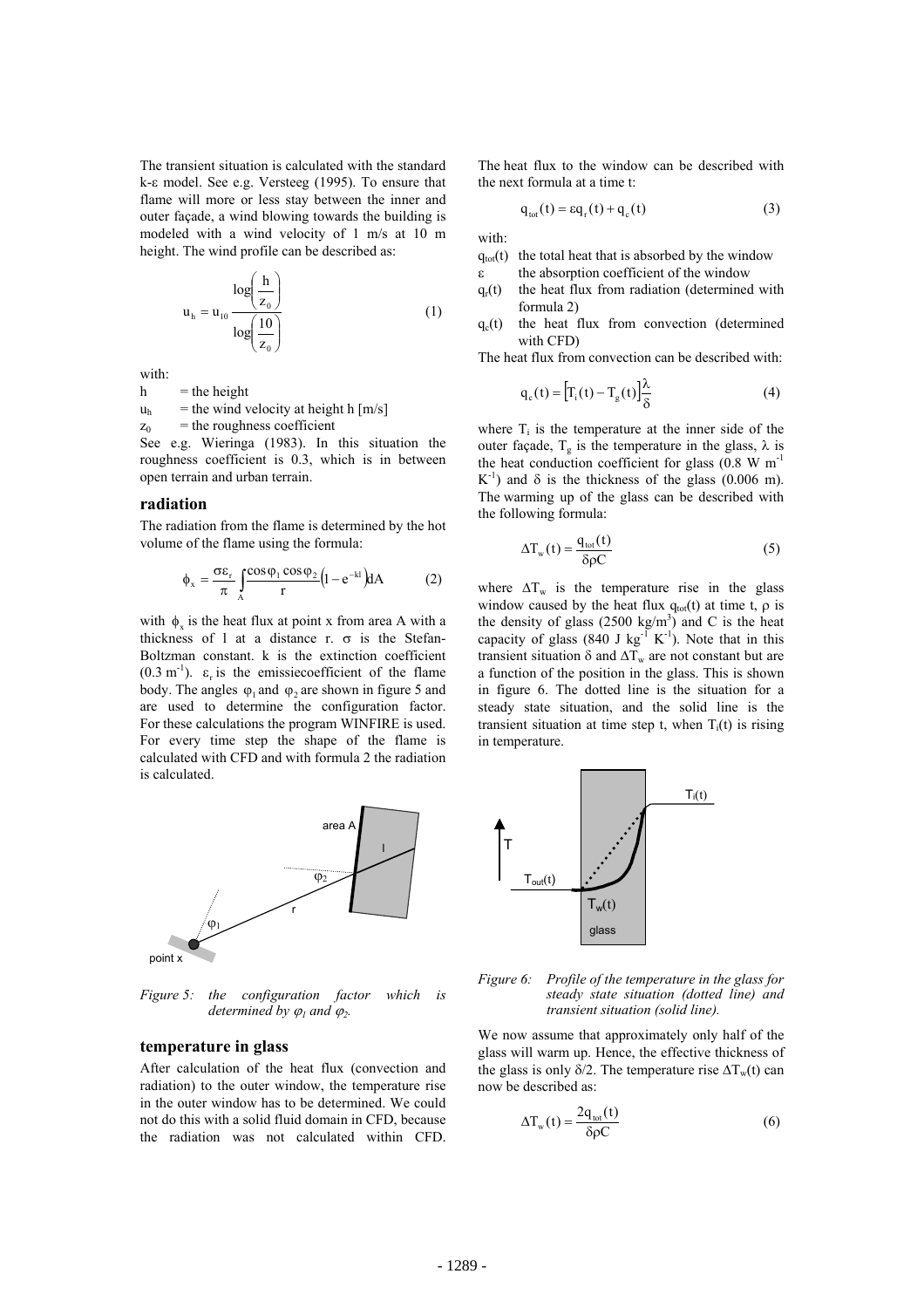If we want to know the temperature rise in a period At we can describe this with:

$$
\Delta T_{\rm w}(t) = \int_{\Delta t} \frac{2q_{\rm tot}(t)}{\delta \rho C} dt
$$
 (7)

If  $\Delta t$  is infinite small,  $q_{tot}(t)$  will not change much in time and we can write formula 7 as

$$
\Delta T_{\rm w}(t) = \frac{2q_{\rm tot}(t)\Delta t}{\delta \rho C}
$$
 (8)

## **breaking of glass**

The temperature difference that is needed to break the glass is not exactly known. There are a lot of uncertainties. It depends on the quality of the glass and it also depends on the temperature differences in the 3 directions in the glass. We neglect temperature differences in the directions of the thickness of the glass. It is assumed that the temperature of the glass will rise much quicker than the temperature in the window frame. We assume that the temperature of the window frame will stay constant (outside temperature) and that this will create a temperature difference. If this temperature in the glass rises up to a difference of 70 K with the window frame, the window will break.

Note that the heating of the glass in this model is an approximation. There exist models to predict the heating of the glass more accurate. Considering the uncertainties at which temperature the glass will break, a more accurate model for the heating of the glass will not lead to a more accurate solution as a whole.

# RESULTS

In figure 7-10 are shown a few snapshots of the results of the CFD-model.



*Figure 7: results of CFD-model, snapshots at t = 1.0 s, t= 3.3 s and t= 4.3 s. Note that window B breaks at t = 3.3 s.* 



*Figure 8: results of CFD-model, snapshots at t = 4.5 s and t= 5.0 s. Note that window C breaks at t = 4.5 s.* 



*Figure 9: results of CFD-model, snapshots at t = 5.6 s and t= 6.0 s. Note that window D breaks at t = 5.6 s.* 



*Figure 10: results of CFD-model, snapshots at t = 6.6 s and t= 9.0 s. Note that window E breaks at t = 6.6 s.* 

As can be seen in figure 7-10 all windows B, C and D are broken within 10 seconds and all obstructions for the flame are gone. Hence NEN 6068 can be applied. Note that window A will break at  $t = 7.5$  s, but will not influence the shape and the temperature of the flame much.